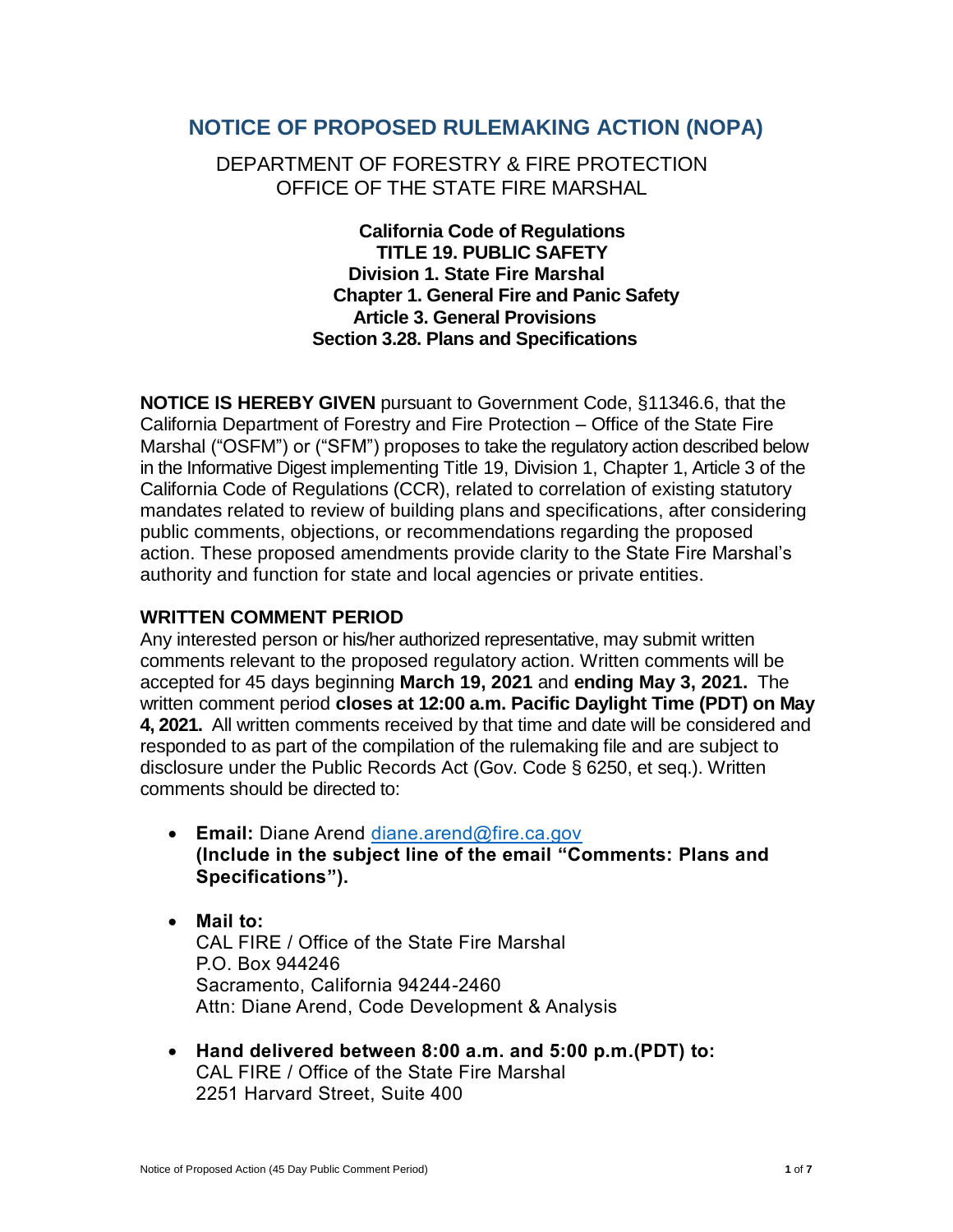Sacramento, California 95815 Attn: Diane Arend, Code Development & Analysis

Pursuant to Government Code §11346.9, the SFM shall respond to comments submitted during the comment period containing objections and/or recommendations specifically directed at the SFM's proposed action or to the procedures followed by the agency in proposing or adopting the action.

## **PUBLIC HEARING**

The SFM has not scheduled a public hearing on this proposed action. However, the SFM will hold a public hearing to accept comments if a written request is received from any interested party or their authorized representative no later than 15 days prior to the end of the 45-day written comment period, pursuant to Government Code Section 11346.8. Submit requests to the contact person at the address indicated above.

## **AVAILABILITY OF CHANGED OR MODIFIED TEXT**

Following the 45-day comment period, the SFM may adopt the proposed regulations substantially as described in this notice. If modifications are made which are sufficiently related to the originally proposed text, the modified text – with changes indicated – shall be made available to the public for at least 15 days before the SFM adopts, amends, or repeals the regulations as revised. The SFM will accept written comments on the modified regulations for 15 days after the date on which they are made available. To be notified of any modifications, you must submit written/oral comments or request that you be notified of any modified regulations. Requests should be sent to the contact person at the address indicated above.

## **AUTHORITY & REFERENCE**

The State Fire Marshal is proposing this regulatory action pursuant to Health and Safety Code Section 13108. These amendments are necessary to clarify the statutory mandate that the State Fire Marshal enforce building standards adopted by the Building Standards Commission in all state owned, specified state occupied buildings and facilities, state institutions or portions thereof consistently throughout the state.

## **INFORMATIVE DIGEST - POLICY STATEMENT OVERVIEW**

The regulations proposed in this rulemaking action implement, interpret, clarify and/or make specific Health and Safety Code §13108 by making the following changes:

Specifically, this action proposes requirements for submittal of plans and specifications to the State Fire Marshal for review and approval. This rulemaking action proposes the amendment of Sections 3.28(b), (c), (d), (e) and (f) in CCR, Title 19, Division 1, Chapter 1, Article 3.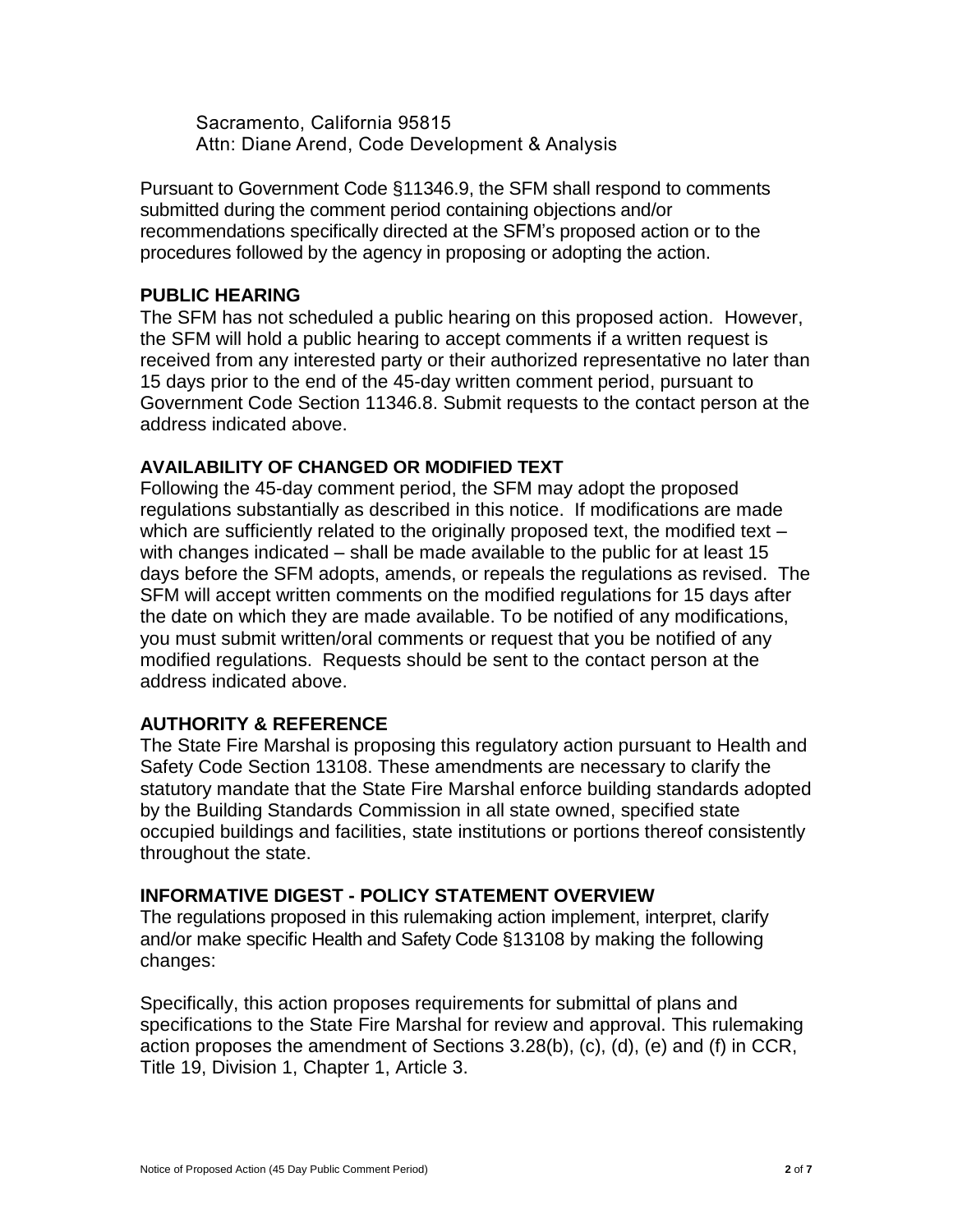The broad objective of the proposed action is to better define the regulatory requirements of the Office of the State Fire Marshal (OSFM) Fire and Life Safety Program related to submittal of building plans and specifications for review and approval to ensure compliance with California Code of Regulations, Title 24 in all "state owned, specified state occupied, and state institution" buildings and facilities, or portions thereof.

The regulations proposed in this rulemaking action would specify and define the regulatory requirements of the OSFM Fire and Life Safety Program by making the following changes:

- Edit and renumber California Code of Regulations, Title 19, Section 3.28 without regulatory effect.
- Specify statutory requirements for submittal of building plans and specifications to ensure compliance with California Code of Regulations, Title 24 in all "state owned, specified state occupied, and state institution" buildings and facilities, or portions thereof to the State Fire Marshal for review and approval.
- Provide a reference to the existing statutory authority transferred to Division of the State Architect as referenced in Government Code, Section 14963.
- Update Authority and Reference notations.

#### Summary of Existing Laws

Health and Safety Code Section 13108(c) requires the State Fire Marshal to enforce regulations adopted in California Code of Regulations relating to fire and panic safety in all state owned, specified state occupied buildings and facilities, and state institutions. The enforcement of this law is accomplished through effective plan review and construction inspection conducted by the Office of the State Fire Marshal, Fire and Life Safety Division.

## Summary of Existing Regulations

Existing regulations regarding the proposed changes establish the requirements in California Code of Regulations, Title 19, Division 1, Chapter 1, Section 3.28, Plans and Specifications. The State Fire Marshal is proposing to amend CCR, Title 19, Chapter 1, Section 3.28.

## **Summary of Effect**

These changes will have negligible effect on the State Building system. The largest effect these regulations have are to adjust and update business practices that are already firmly established and in-place in Statute.

#### Comparable Federal Statute or Regulations

There are no comparable federal regulations or statutes.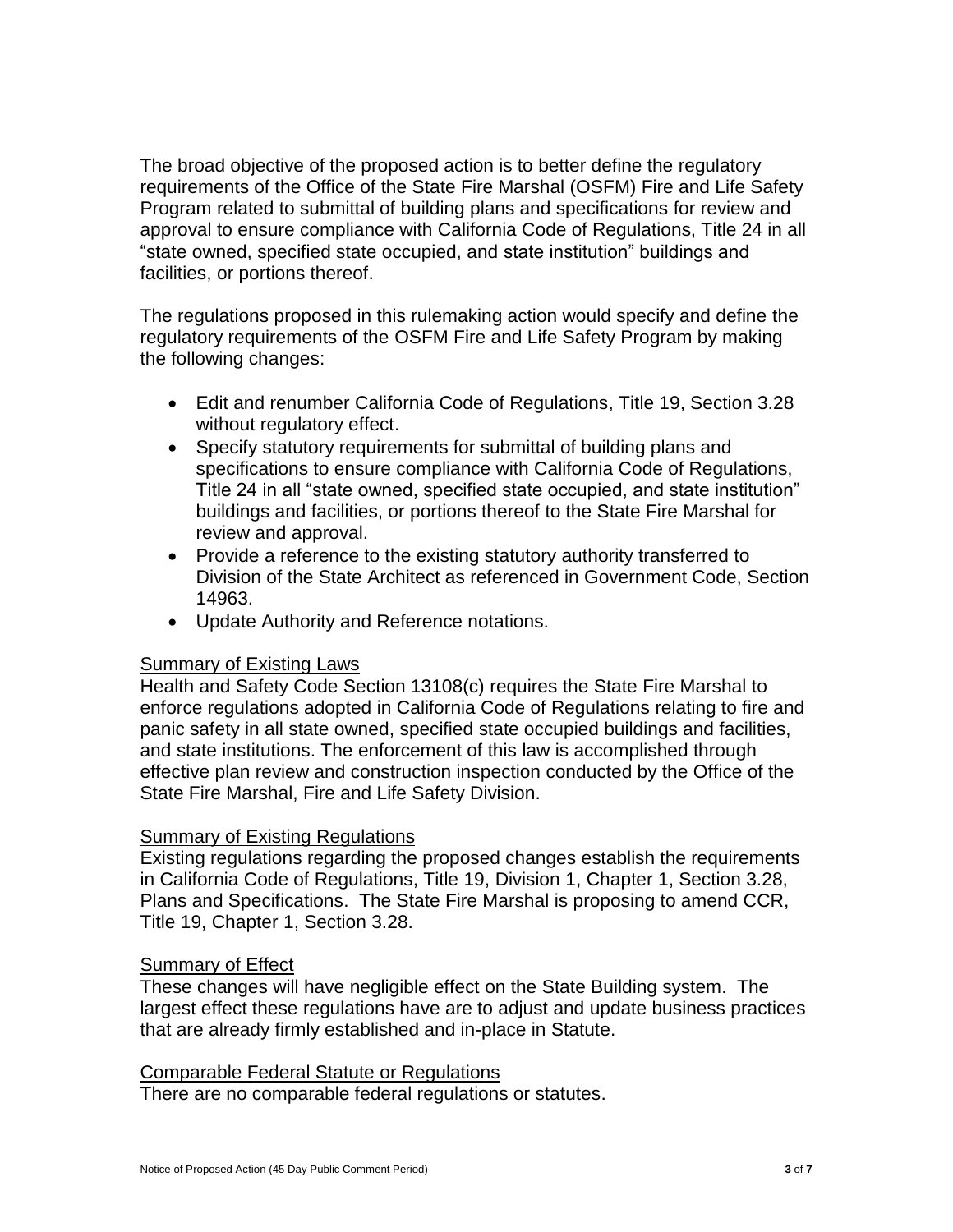### Objective and Anticipated Benefits

.

With the passage of AB 1338 (added by Stats. 1991, Ch. 865, Sec 5.) Section 14963 was added to the government Code. This section transferred the duties and functions formerly conducted by the State Fire Marshal that relate to school construction, building plan review, and building construction inspections to the Office of the State Architect. This package will clearly define the authority for submittal of school projects to the Office of the State Architect. Pursuant to Health and Safety Code, Section 13108, these amendments also define the authority to the Office of the State Fire Marshal for state owned, specified state occupied buildings and facilities, and state institutions related to construction, building plan review and inspection.

The broad objective of the proposed action is to further define and clarify the statutory authority in the regulations for the SFM fire and life safety program.

The specific benefit anticipated from the regulation is the consistent application and enforcement of regulations and business practices for the State Fire Marshal which benefits the public health and welfare of California residents, worker safety, and the environment by ensuring consistency by clarifying the existing laws throughout the state.

Evaluation of Consistency/Incompatibility with Existing State Regulations The OSFM determined this proposed regulation is not inconsistent or incompatible with existing state regulations. After conducting a review for any regulations that would relate to or affect these areas; the OSFM has concluded that these are the only regulations that concern plans and specifications related to state owned, specified state occupied buildings and facilities, state institutions or portions thereof within the Office of the State Fire Marshal for the purposes cited in the Health and Safety Code Section 13108.

# **OTHER MATTERS PRESCRIBED BY STATUTE APPLICABLE TO THE AGENCY OR ANY SPECIFIC REGULATION OR CLASS OF REGULATIONS**

There are no other matters prescribed by statute applicable to the Office of the State Fire Marshal, or to any specific regulation. There are no other matters to identify.

## **DISCLOSURES REGARDING THE PROPOSED ACTION**

The State Fire Marshal has made the following initial determinations:

- 1. Mandate on local agencies and school districts: **None**
- 2. Cost or savings to any other State agency: **None**
- 3. Cost to any local agency or school district which must be reimbursed in accordance with Government Code, Sections 17500-17630: **None**
- 4. Other non-discretionary cost or savings imposed upon local agencies: **None**
- 5. Cost or savings in federal funding to the State: **None**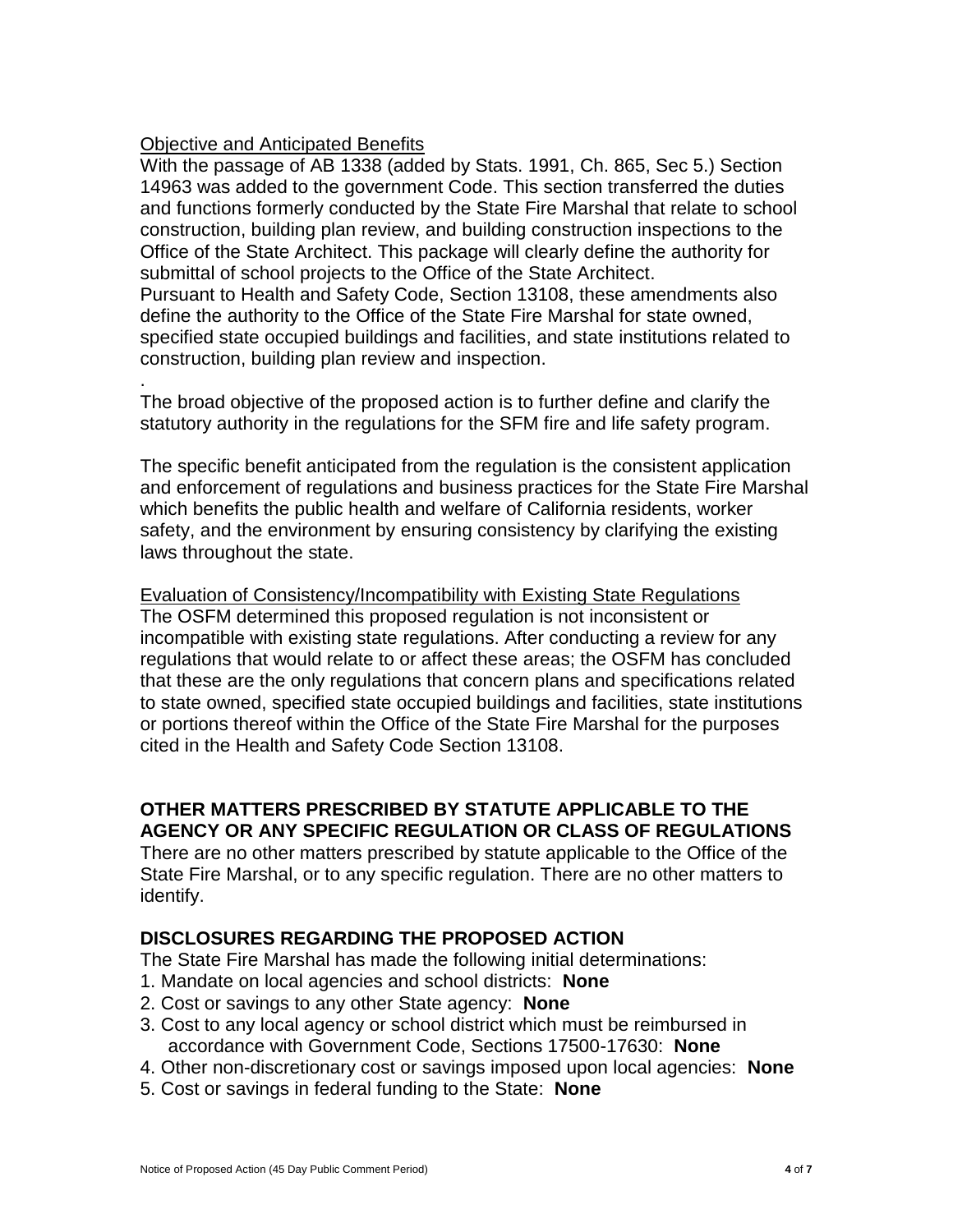- 6. Significant effect on housing costs: **None**
- 7. Significant statewide adverse economic impact directly affecting business, including the ability of California businesses to compete with businesses in other States: **None**

#### **COST IMPACTS ON REPRESENTATIVE PERSON OR BUSINESS:**

There is no cost impact that a representative private person or business would necessarily incur in reasonable compliance with the proposed action. The proposed regulations only clarify both practices and policies already implemented to ensure compliance with existing laws.

## **DECLARATION OF EVIDENCE**

The OSFM has not relied on any other facts, evidence, documents, testimony or other evidence to make its initial determination of no statewide adverse economic impact.

#### **SMALL BUSINESS DETERMINATION**

The State Fire Marshal has made the initial determination that the proposed amendments to these regulations will have no effect on small business and the State Fire Marshal has not identified any alternatives that would lessen any adverse impact, if any, on small business. These changes only clarify existing statutory mandates already implemented by the Office of the State Fire Marshal.

#### **BUSINESS REPORT**

This regulatory proposal does not create or mandate any new reporting or recordkeeping requirements beyond the business practice that has already been established by the SFM.

#### **RESULTS OF THE ECONOMIC IMPACT ANALYSIS/ASSESSMENT**

Adoption of these regulations *will not*:

- a) Create or eliminate jobs within California;
- b) Create new businesses or eliminate existing businesses within California; or

c) Affect the expansion of businesses currently doing business within California.

Benefits to Health and Welfare, Worker Safety, and the Environment.

d) The State Fire Marshal has assessed that this regulatory proposal *will* benefit the public health and welfare of California residents, worker safety, and the environment by ensuring consistency by clarifying the existing laws throughout the state.

## **CONSIDERATION OF ALTERNATIVES**

In accordance with Government Code Section 11346.5, subdivision (a)(13), SFM must determine that no reasonable alternative it considered to the regulation or that has otherwise been identified and brought to its attention would be more effective in carrying out the purpose for which the action is proposed, would be as effective and less burdensome to affected private persons than the proposed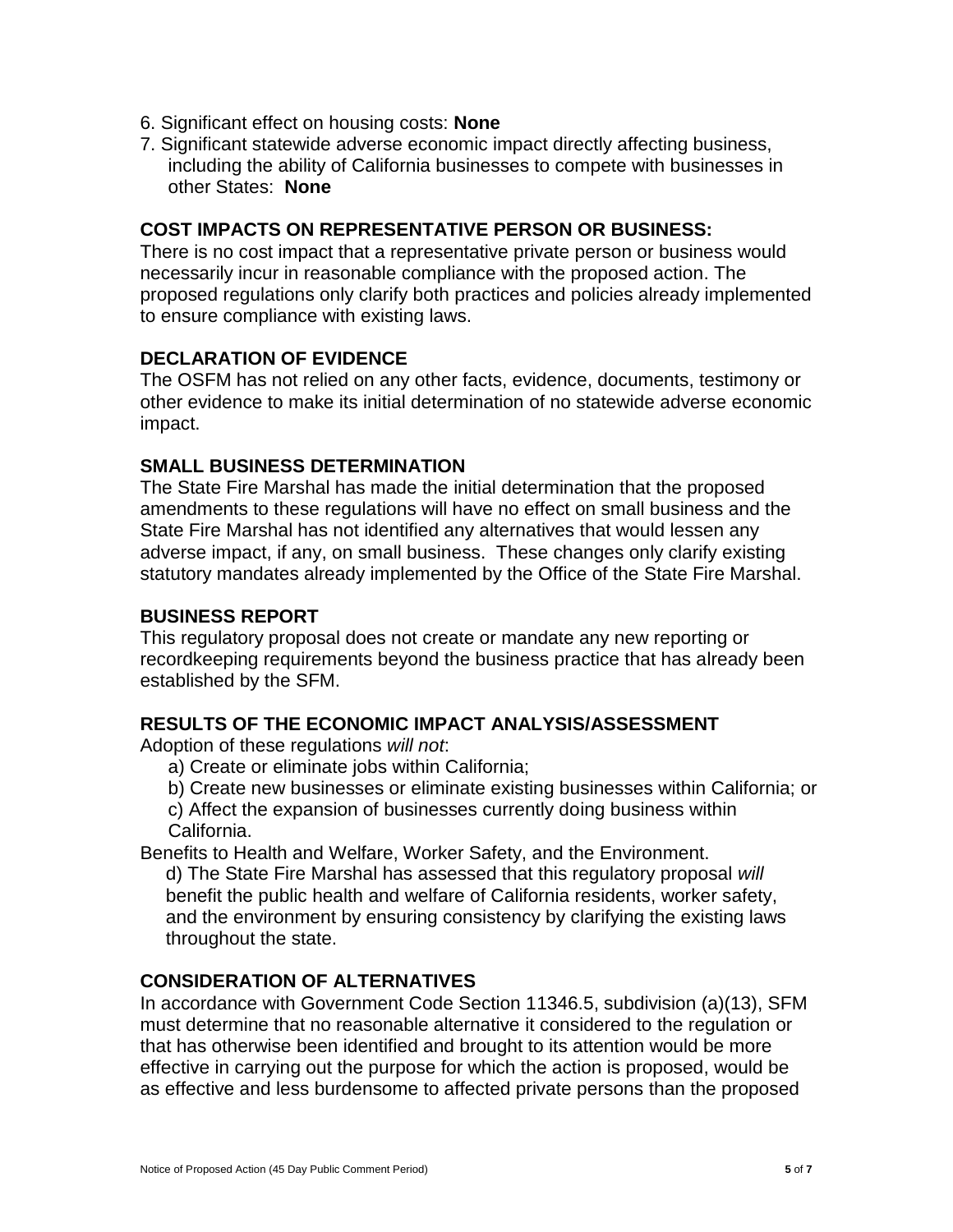action described in this Notice, or would be more cost-effective to affected private persons and equally effective in implementing the statutory policy or other provision of law.

The State Fire Marshal invites interested persons to present statements or arguments with respect to alternatives to the proposed regulations during the written comment period.

## **CONTACT PERSON(s)**

Inquiries concerning the proposed regulatory action, or requests for copies of the proposed text of the regulations, the initial statement of reasons, the modified text of the regulations or other information upon which the rulemaking is based may be directed to:

#### **General inquiries:**

Diane Arend, Supervising DSFM/Regulations Coordinator CAL FIRE / Office of the State Fire Marshal 2251 Harvard Street, Suite 400 Sacramento, CA 95815 Phone: (916) 568-2917 Email: [diane.arend@fire.ca.gov](mailto:diane.arend@fire.ca.gov)

#### **For substantive or technical questions:**

 Stephen C. Guarino, Chief-Fire & Life Safety North CAL FIRE / Office of the State Fire Marshal 2251 Harvard Street, Suite 130 Sacramento, CA 95815 (916) 568-6641 Email: [steve.guarino@fire.ca.gov](mailto:steve.guarino@fire.ca.gov)

Sandy Margullis, Supervising DSFM CAL FIRE / Office of the State Fire Marshal 2251 Harvard Street, Suite 130 Sacramento, CA 95815 (916) 204-3054 Email: [sandy.margullis@fire.ca.gov](mailto:sandy.margullis@fire.ca.gov)

## **AVAILABILITY OF STATEMENT OF REASONS AND TEXT OF PROPOSED REGULATIONS, AND RULEMAKING FILE**

The State Fire Marshal will have the entire rulemaking file available for inspection and copying throughout the rulemaking process at its office indicated above. As of the date this notice is published in the Notice Register, the SFM's rulemaking file consists of this notice, the proposed text of the regulations, the initial statement of reasons for the proposed action and an economic impact assessment contained in the initial statement of reasons. Copies may be